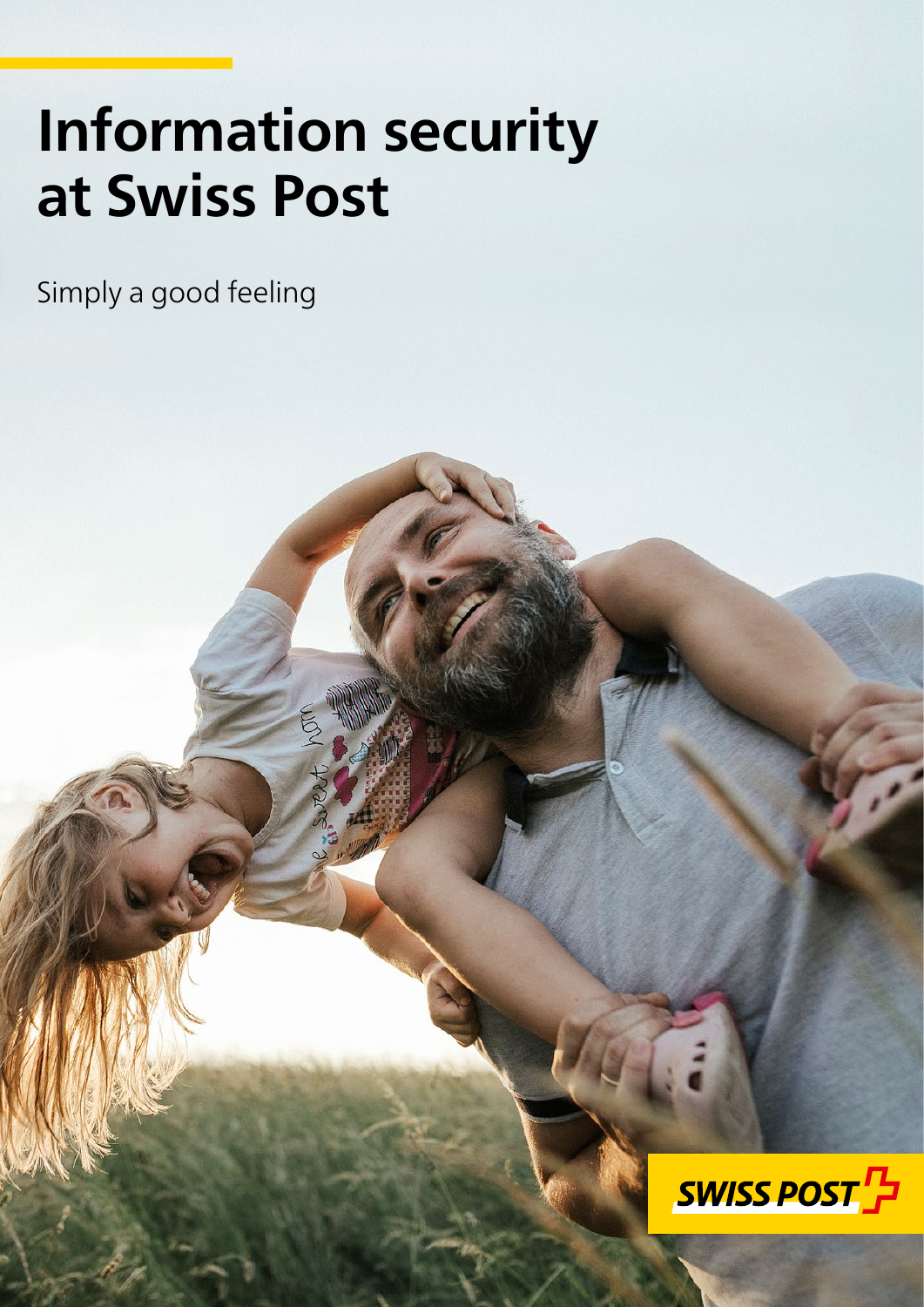## **Foreword**



**Marcel Zumbühl** CISO, Swiss Post

#### Dear Customer

Information security is far more than a technology issue. That's because the best technology doesn't help if there is no trust in it. Swiss Post believes it is very important to give you this feeling of confidence and to advise and assist you with all your information security-related questions.

The security of your data is of central importance to us. This begins right from the time we develop a solution, long before you can use our products and services as a customer. And we of course ensure that your data is and remains appropriately secure during ongoing operations. For instance, we subject our products to regular testing and monitor operations in our data centers around the clock. This means we can identify attacks by hackers at an early stage and take countermeasures.

We also regularly scrutinize ourselves, in partnership with renowned external experts. By doing so, we can identify how and where we need to improve security for our customers. Standing still is not an option when it comes to security. Proof of the high quality of information security management that Swiss Post provides comes from the independent auditors who examine and document our measures annually in accordance with international security standards.

All of these security measures are undertaken in the background simply as a matter of course. And they have just one goal, namely for our products and services to be able to contribute to your success through their seamless and reliable operations, and for you to feel completely safe and secure when using them.

Kind regards Marcel Zumbühl, CISO, Swiss Post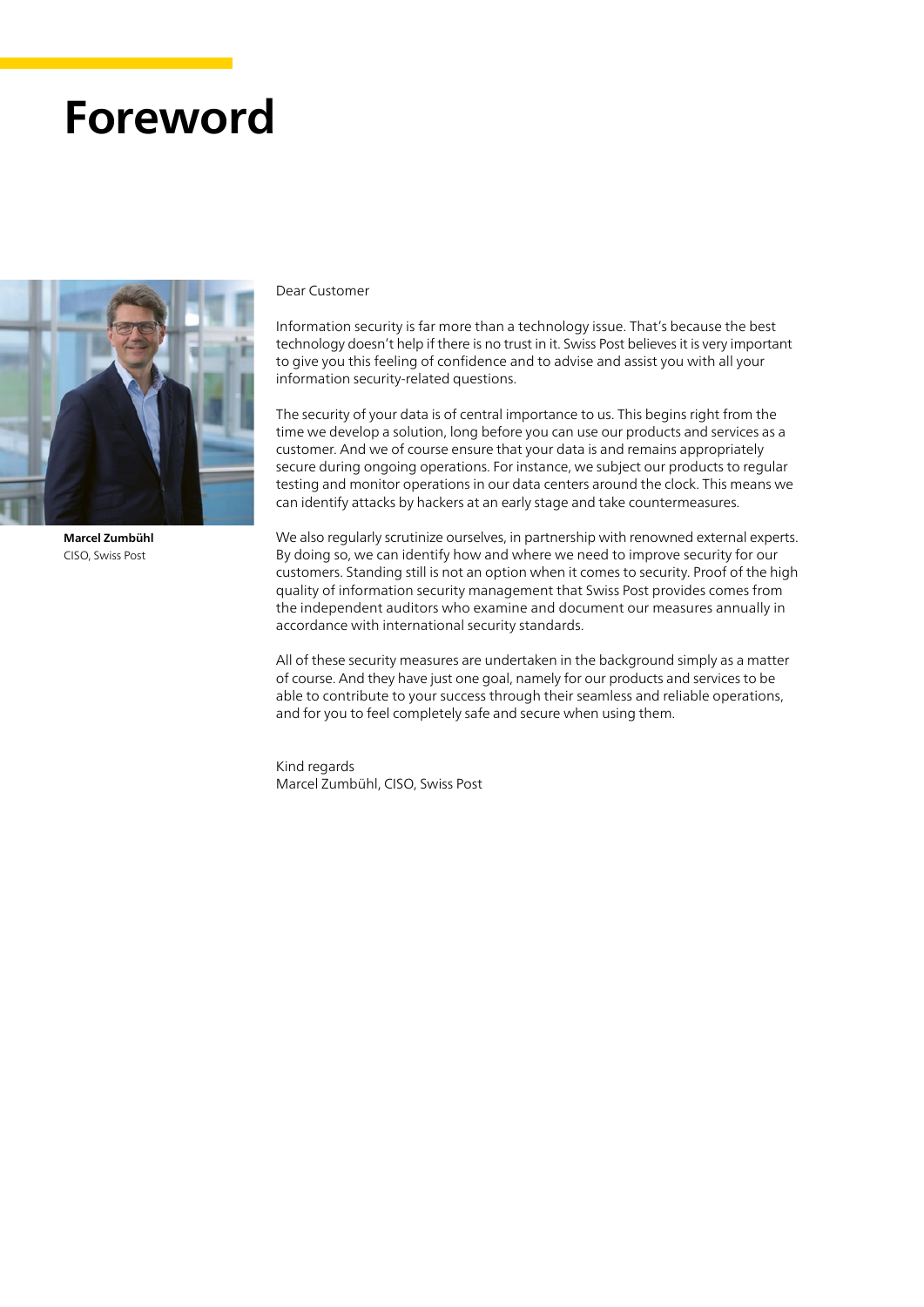## **Information security at Swiss Post**

This folder contains various factsheets about the information security of our main products and services. The information published here is reviewed and updated on an ongoing basis. This is undertaken as part of a close partnership between Product Management, Security Officers, Communication and Swiss Post's Legal Service. If you have further questions, please contact your customer advisor or Swiss Post's Information Security unit.

#### **Information security – most common threats and countermeasures**

Information is valuable. That's why it needs to be protected from criminal attackers. These individuals attempt to exploit vulnerabilities to gain illegal benefits. Common attacks include theft of information, phishing and identity misuse, the destruction and manipulation of information and denial of service attacks against data centers.

#### **Theft of information**

**Procedure:** Criminals break into computer systems, steal information and sell this on the black market. Favoured targets of attackers include personal information, corporate data, credit card details and general information about financial processes. Criminals often use false identities to trick their way into gaining the victim's trust and to get access to what they need.

**Assessment:** This pattern of attacks is incredibly widespread. It requires a high level of technical knowledge or the appropriate professional tools. Moreover, the attacker needs to have access to a network of receivers, in order to be able to sell the data.

**Countermeasures:** Systems in Swiss Post's data centers are guarded by several layers of protection and are under permanent surveillance. Vulnerabilities are continuously being sought, in order to eliminate them or to limit them by taking additional measures.

#### **Phishing and identity theft**

**Procedure:** Criminals trick their way into gaining the trust of the victim by using fake e-mails, text messages or even phone calls, and assume that individual's digital identity. They can also purchase identities of victims (e.g. account access) on the black market. Using the stolen identity, they attempt to order goods, manipulate services or to immediately plunder bank accounts.

**Assessment:** Widespread and does not require major technical capabilities from the attacker. This type of attack normally comes in waves.

**Countermeasures:** Combating identity theft and phishing successfully requires great vigilance and a speedy response both from customers and Swiss Post. Attacks can be identified and blocked based on slight deviations in text and language or in the behaviour of systems.

#### **Data manipulation and information loss**

**Procedure:** Criminals penetrate systems, create a copy of information and destroy the original one or encrypt it in such a way that it is no longer accessible. Subsequently, they blackmail the victim by using the stolen information or the access tools to hold them to ransom.

**Assessment:** Attacks are usually carried out on a targeted basis. They require deep technical knowledge as well as detailed knowledge about the victim.

**Countermeasures:** Swiss Post uses a range of protective measures to ward off these kinds of attacks. It also works closely with law enforcement authorities. This means that it can react decisively when an attack is attempted.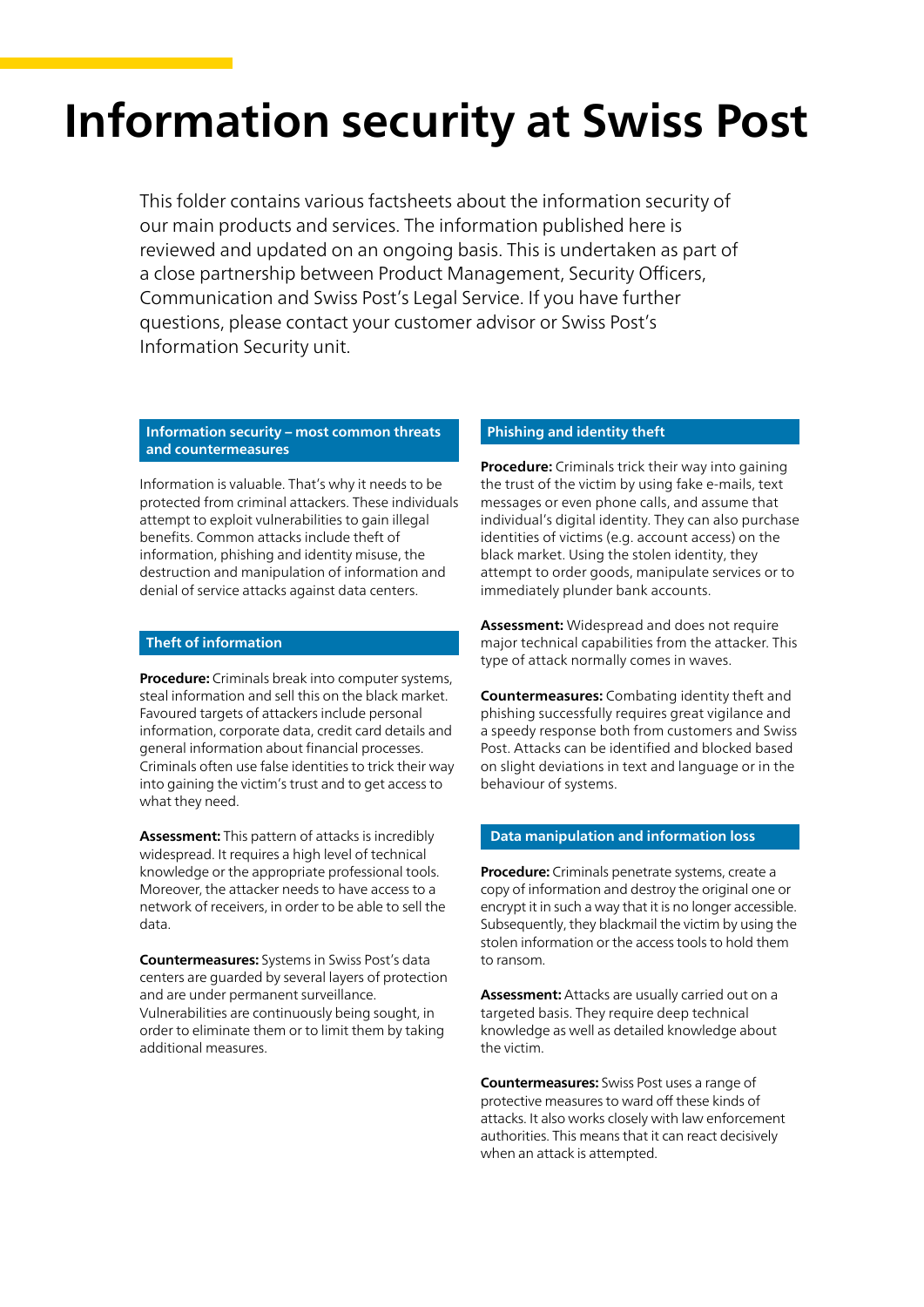#### **Denial of service attacks against infrastructure**

**Procedure:** Criminals launch targeted attacks against services until these are overwhelmed and can no longer be accessed online. Subsequently, the perpetrators blackmail the victim and demand money to end the denial of service situation.

**Assessment:** Attacks are undertaken sporadically, mainly in the form of exploratory attempts to test the strength of the protective mechanisms. The attacks require deep technical knowledge and dedicated, high-performance infrastructure.

**Countermeasures:** Swiss Post works together with Internet providers to ensure that it has defence mechanisms that are reviewed regularly, in order to defend itself against denial of service attacks.

#### **Additional ways to protect yourself**

The most important rules for more security:

- Use strong passwords
- Carry out updates regularly
- Protect your network and Internet connection
- Encrypt your data
- Be cautious when dealing with dubious e-mails and enquiries

You can also find current information about information security on the official websites of specialized organizations. We can recommend the following to you:

- National Cyber Security Centre, or NCSC (previously known as MELANI) – [www.ncsc.admin.ch](https://www.ncsc.admin.ch/ncsc/en/home.html)
- Swiss Cyber Experts – [www.swiss-cyber-experts.ch](http://www.swiss-cyber-experts.ch)
- ICT Switzerland – [www.ictswitzerland.ch](https://ictswitzerland.ch/en/)
- ebas.ch – [www.ebas.ch](https://www.ebas.ch/en/)

#### **Data protection**

As a service provider to its customers, Swiss Post believes that managing personal data in a responsible, legally-compliant manner is very important.

To this end, Swiss Post ensures that data is handled responsibly and in compliance with the applicable statutory data protection provisions and postal legislation.

Swiss Post has a comprehensive data protection management system and verifies that all its services comply with data protection provisions.

#### **Certified security**

For key issues, Swiss Post seeks certification in accordance with internationally recognized standards. By doing so, it adheres to best practices and simplifies compliance processes for customers. The certification process includes the following standards.

#### **ISO 27001**

The international standard specifies the requirements for the installation, implementation, maintenance and ongoing improvements for an information security management system (ISMS).

#### **ISO 22301**

The international standard specifies the requirements for creating and operating an effective Business Continuity Management System (BCMS).

#### **TÜV Trusted Site Infrastructure TSI V3.2 Dual Site Level 3**

Both of Swiss Post's data centers are located in Switzerland, in different geographical locations. They provide a first-class hosting environment with several layers of security. The standard defines specifications for the physical infrastructure of a data center (location, building construction, security technology, energy supply and air conditioning technology) and the operator's organizational processes. The standard also documents the suitability of secure areas for which a high level of availability is required.

#### **ISAE 3402**

PostFinance (as a financial institution) and Swiss Post Solutions (as a service provider for financial institutions), along with Swiss Post Informatics, are assessed and certified in accordance with the International Standard on Assurance Engagements (ISAE) 3402 for control effectiveness of the internal control system.

#### **PCI DSS**

The Payment Card Industry Data Security Standard (PCI DSS) was developed by the PCI Security Standards Council to combat scams relating to credit card payments on the Internet.

#### **Legal information:**

The folder and factsheets are purely for communicative purposes and are not legally binding. Our legal obligations regarding information security and data protection for the products and services you use are conclusively agreed in the contracts with you.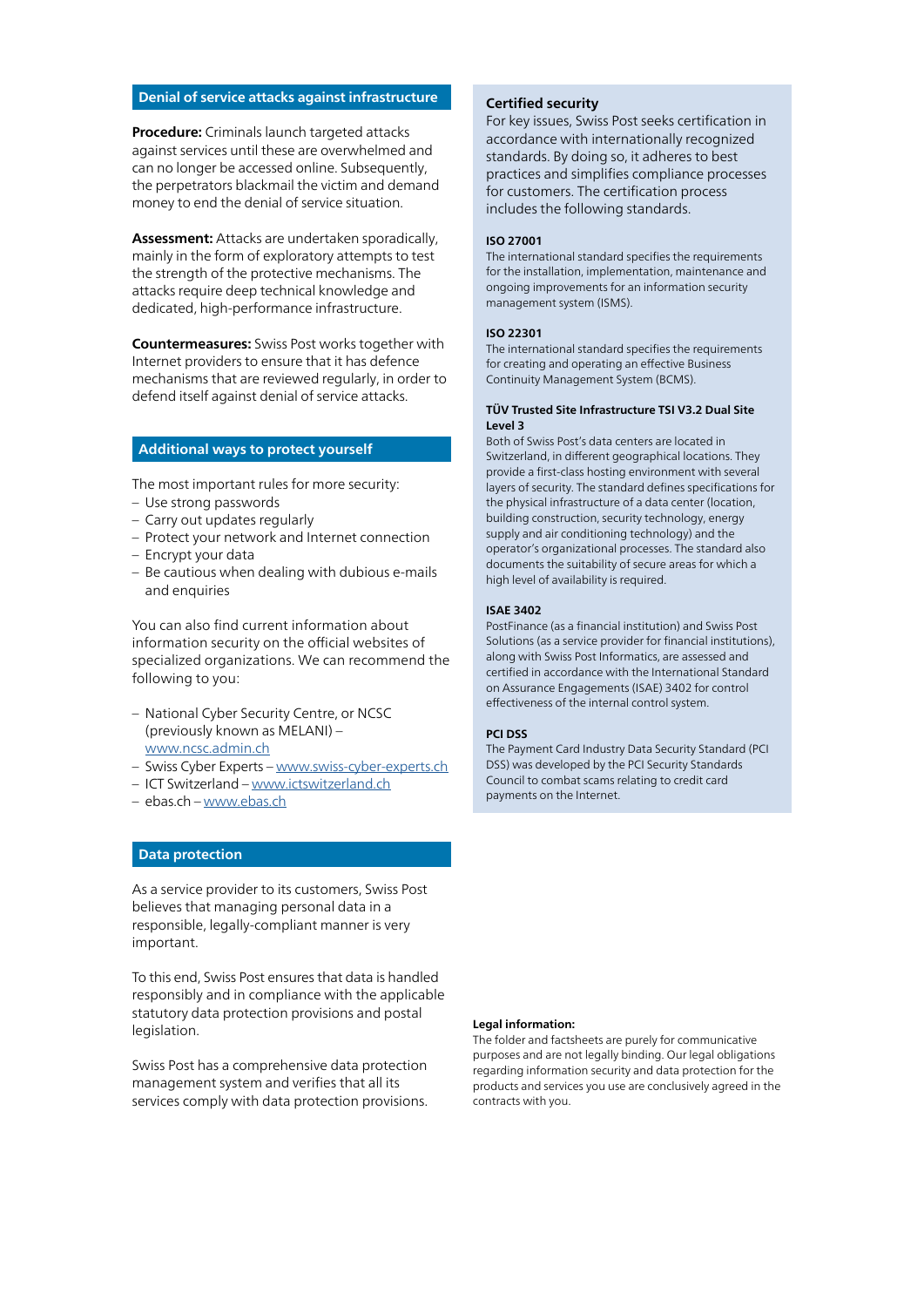## **Postshop** Shop securely in Swiss Post's online shop

At postshop.ch, you can order a wide range of products to make your everyday life easier with the click of a mouse. Security when shopping is guaranteed thanks to the encryption of information and a certified payment platform.

#### **Various access options**

Those wanting to make purchases from the Postshop can either log in using their Swiss Post Customer Login or SwissID, or order as a guest. However, only registered customers can pay by invoice and redeem vouchers. In addition, gift cards and e-vouchers cannot be purchased by invoice. These measures make it more difficult for any attempts at fraud to succeed.

#### **High availability**

In the first half of 2020, the Postshop was available 99.5 percent of the time. To ensure that the site is able to cope with large volumes, Swiss Post regularly conducts stress tests. It also actively monitors availability and checks whether the specified benchmarks are upheld.

#### **Secure payment system**

Postshop customer data is storedsolely in Switzerland. Customers paying by credit card are transferred from Postshop to Billing-Online, Swiss Post's secure and PCI DSS-certified payment platform. This global security standard protects relevant data from cyber theft and fraudulent use. All network traffic via the Internet is encrypted.

#### **Extensive tests**

Swiss Post reviews and optimizes its Postshop on an ongoing basis. Postshop participates in Swiss Post's bug bounty programme. This means that any identified vulnerabilities (findings) can be immediately rectified. Swiss Post also regularly subjects its computers and networks to a comprehensive security test that is based on international standards (OWASP Top 10). Swiss Post also periodically analyses protection requirements and its information security plan. Security tests are conducted by an independent checking department before each major update to Postshop.

#### **What is Postshop?**

Postshop is Swiss Post's online shop. It offers goods and services that are related to Swiss Post's business, from smartphones to gift cards and travel accessories. The latest stamps from Swiss Post and suitable packaging material for sending letters and parcels can also conveniently be ordered at the click of a mouse. [www.postshop.ch](http://www.postshop.ch)

2020-072 (InfoSec) 05.2021 2020-072 (InfoSec) 05.2021

**Post CH Ltd Wankdorfallee 4 3030 Bern Switzerland**

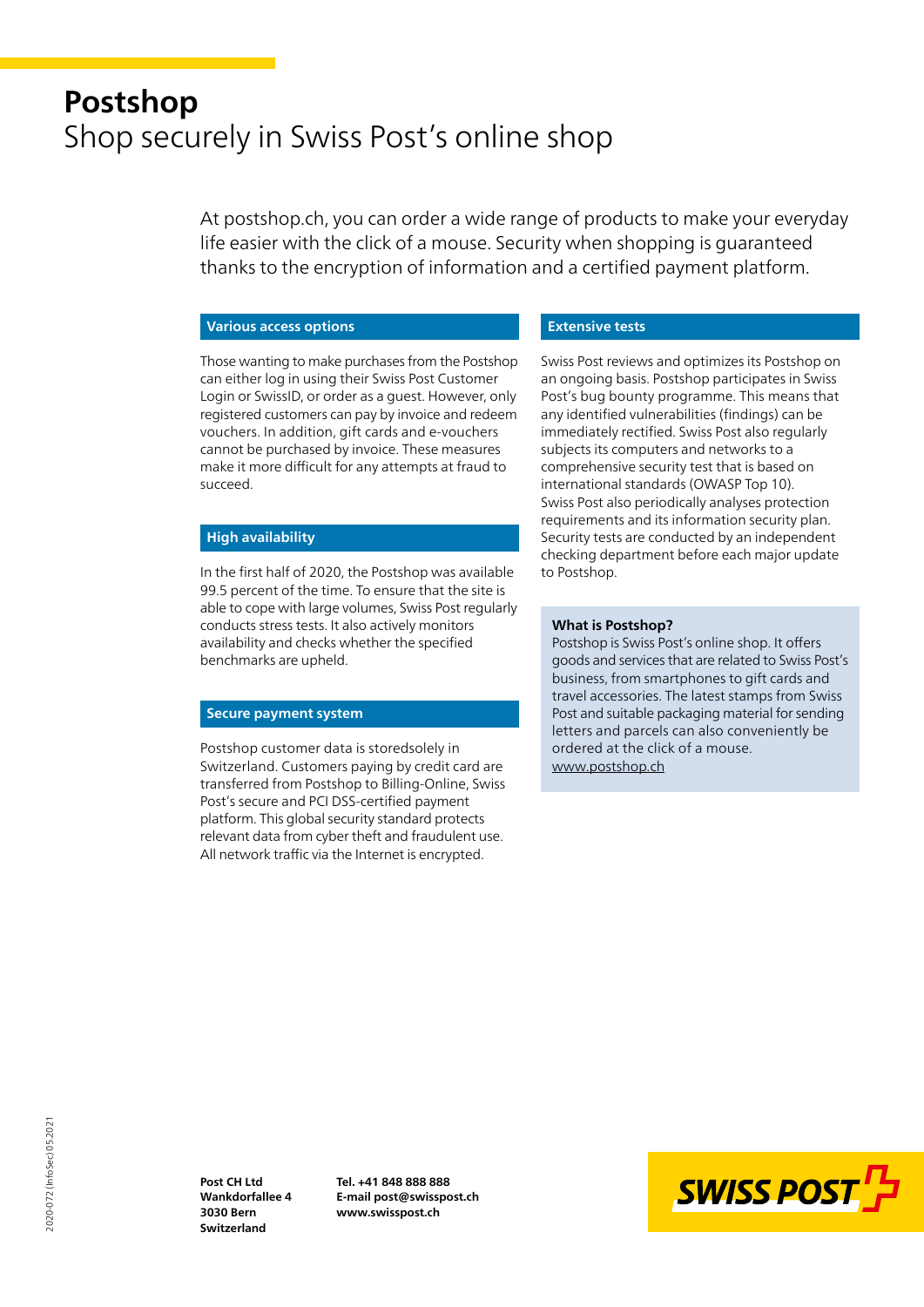## **Delivery services** Convenient and secure

With its delivery services, Swiss Post offers a wide range of options for managing incoming mail with ease, whether you're a private customer or business customer.

#### **Personal identification**

Swiss Post's delivery services are available to all customers. Business customers also need to present proof of their status, such as a commercial register excerpt or articles of association. Swiss Post only confirms that it has seen the identification documents. It does not keep the documents themselves and it does not store them.

#### **Fully-automated data flow**

The data collected as part of these services is automatically passed on to a central application at Swiss Post. This ensures that all relevant services always have access to the latest data. The data remains in Swiss Post's possession at all times.

#### **Strictly regulated access**

Only Swiss Post employees with specific user rights have access to the delivery services or the central application that stores the data required for the services. If a user is inactive for 90 days, his or her access will automatically be deleted.

#### **Protecting themselves**

Customers can give themselves additional protection by selecting as strong a password as possible for their Swiss Post Customer Login and neither storing this in the browser, nor sharing it with others.

#### **What are delivery services?**

Creating and managing forwarding orders, changing addresses and reporting moves – these are just some of the many delivery services that Swiss Post offers its customers. They can be accessed online around the clock (from PCs, smartphones and tablets) using a Swiss Post Customer Login or at the counter during opening hours or via Customer Service. [www.swisspost.ch/receiving-mail](http://www.swisspost.ch/receiving-mail)

**Post CH Ltd Wankdorfallee 4 3030 Bern Switzerland**

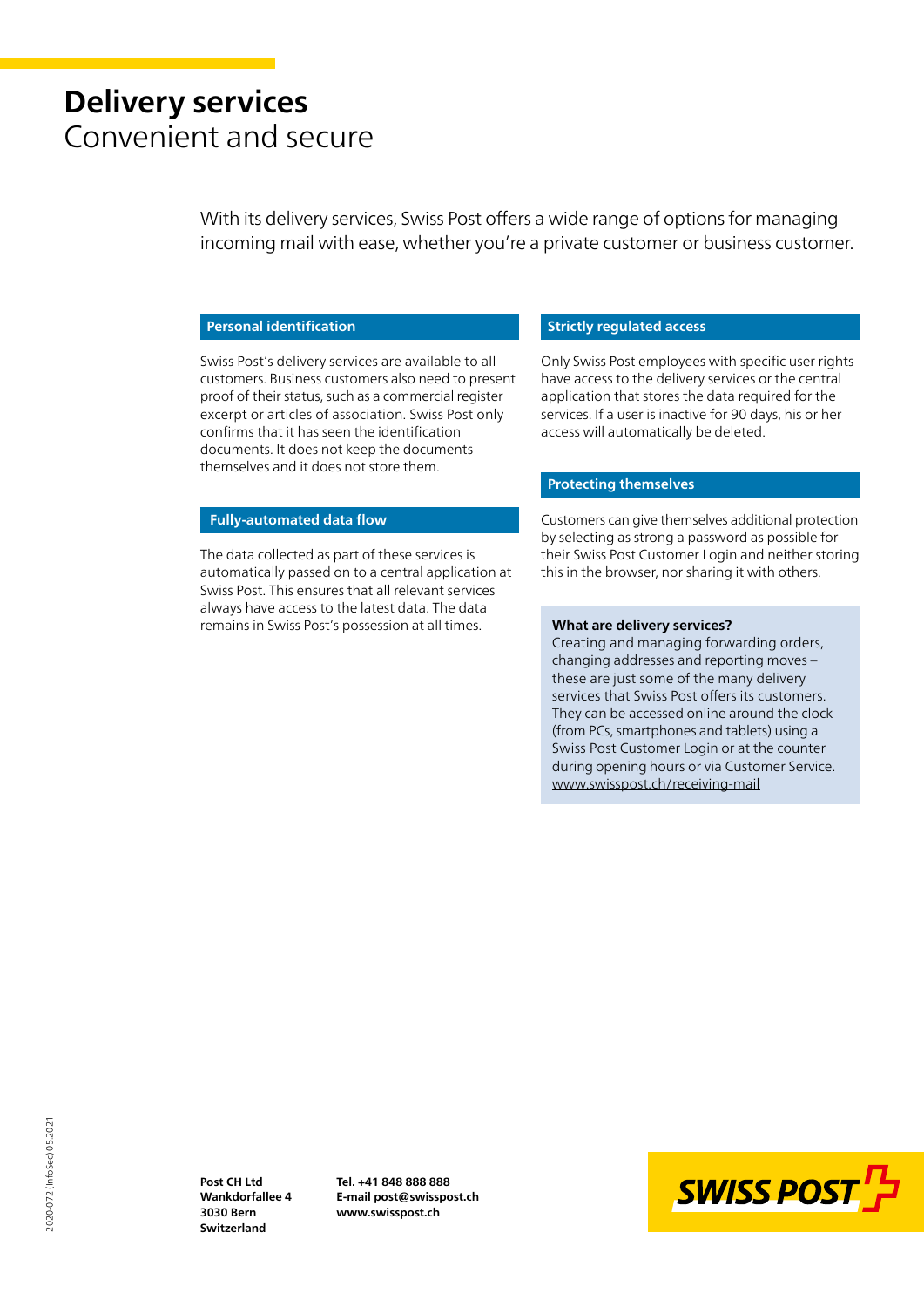## **PubliBike** Secure while on the go

PubliBike can be used to hire bicycles and e-bikes throughout Switzerland. To register, a Swiss Post Customer Login is needed. Billing is made on a per-minute basis, with payment being made by credit card. Swiss Post ensures that the service is secure and remains that way.

#### **Redundancy ensures availability**

PubliBike data is stored in two data centers that are certified under ISO 27001. If one data center suffers an outage, the redundancy ensures that the data and PubliBike operations are secured. Customer interactions take place via different servers. This avoids overloading any one particular server.

#### **Secure handling of data**

Protection of your personal data is of great importance to us. We therefore handle your personal data with great care and in compliance with the applicable statutory data protection provisions and further legal principles. All data traffic via the Internet is encrypted.

#### **Security measures**

An attack detection system is used to immediately recognize, investigate and prevent unauthorized changes to PubliBike systems. The systems are also regularly monitored to identify vulnerabilities, including with a comprehensive security test that is based on international standards (OWASP Top 10). The use of system components is recorded in a logbook to allow follow up, with irregularities being investigated

#### **What is PubliBike?**

PubliBike is the largest bike sharing service in Switzerland. It is the ideal complement to public and private transport over short distances, easing traffic congestion in city centers while improving users' health. PubliBike is also suitable for connecting business locations, such as universities, administrations or large company premises. [www.publibike.ch](https://www.publibike.ch/en/publibike)

2020-072 (InfoSec) 05.2021 2020-072 (InfoSec) 05.2021

**Post CH Ltd Wankdorfallee 4 3030 Bern Switzerland**

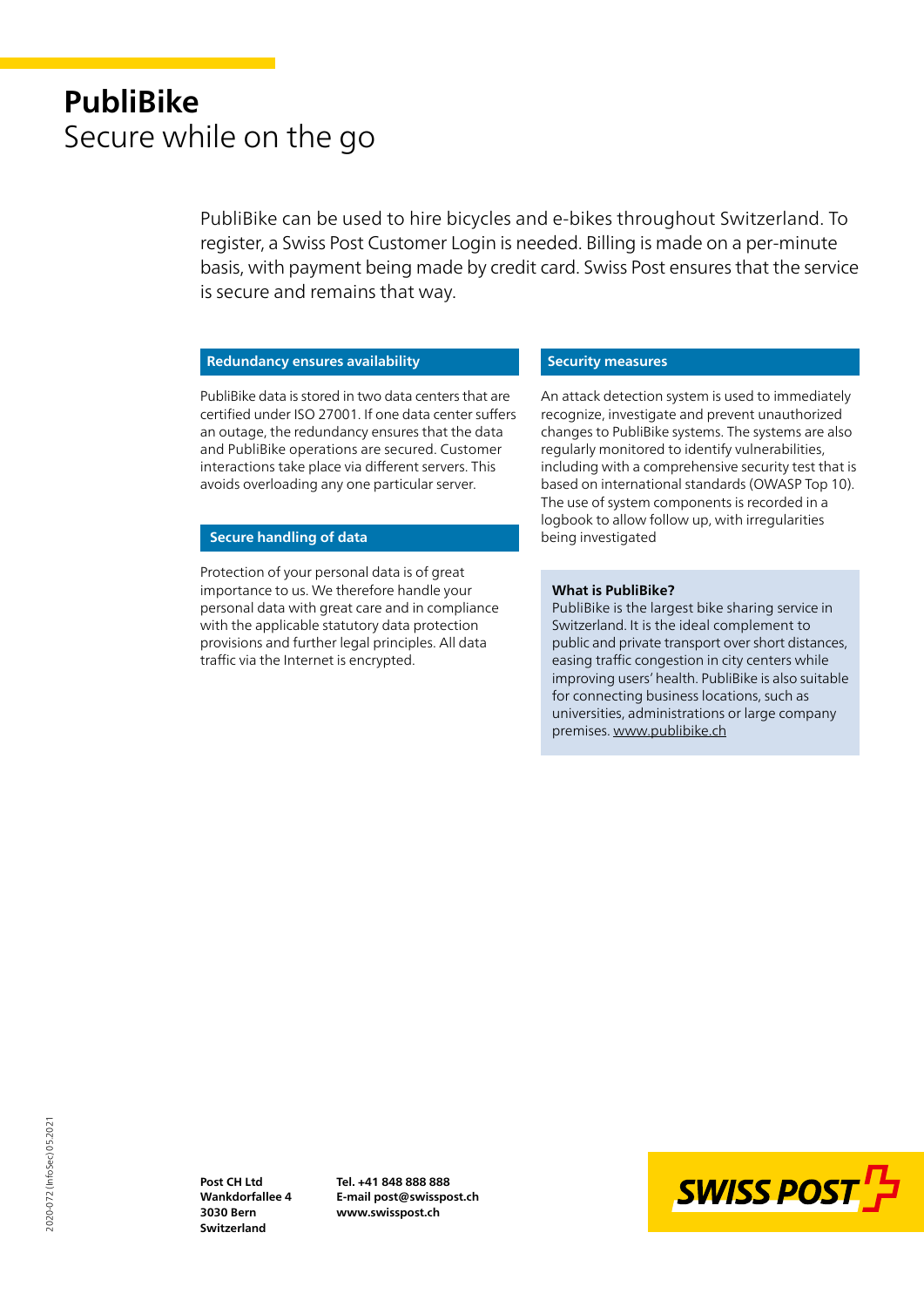### **Document Input Processing** Scan and prepare documents securely

Swiss Post Solutions uses Document Input Processing (DIP) to process unstructured data from incoming physical and electronic documents for its business customers. Data protection is ensured throughout this process.

#### **High availability**

Swiss Post Solutions (SPS) takes various measures to ensure the highest level of service availability. These include, for example, mirrored data center infrastructure, regular recovery tests and database backups, as well as a redundant network connection for the locations with what are known as 'fail-over' mechanisms. These ensure that a second machine seamlessly assumes the tasks of the first if a server breaks down.

#### **End-to-end encryption**

With Document Input Processing (DIP), the exchange of data with customers is always undertaken on an encrypted basis, using the Secure File Transfer Protocol (SFTP) and/or a Virtual Private Network (VPN) tunnel. The network zones are also protected with firewalls.

#### **Technical security measures**

Within SPS's protected network, DIP runs via a dedicated Virtual Local Area Network (VLAN). The VLAN can be accessed only via multi-factor authentication. Log monitoring is used to analyse log files in real time and to trace all transactions. Thanks to active network monitoring, potential cyber attacks are identified and thwarted at an early stage.

#### **Physical security measures**

Only SPS staff with a special badge have access to the DIP production rooms. Staff are subject to a duty of confidentiality and postal secrecy. Access to the facilities is logged and the building is under video surveillance. Before receiving expanded user rights, staff are also assessed in a screening procedure.

#### **International security standards**

Extensive security guidelines apply to DIP, such as ISO standard 27001 for information security, the Payment Card Industry Data Security Standard (PCI DSS) for credit card transactions (in Switzerland) and the Health Insurance Portability and Accountability Act (HIPAA) for the protection of healthcare information (in the USA). Compliance with these standards is verified regularly.

#### **What is Document Input Processing?**

Swiss Post Solutions uses Document Input Processing (DIP) to optimize document-based business processes. The processing operations are highly standardized and are systematically developed and enhanced. From the acceptance and preparation of documents, to scanning, indexing and processing, through to archiving, DIP offers all the steps needed for the automatic preparation of unstructured data and for its provision to customers. [www.swisspostsolutions.com/dip](https://www.swisspostsolutions.com/en/solutions/what/document-processing-services)

2020-072 (InfoSec) 05.2021 2020-072 (InfoSec) 05.2021

**Post CH Ltd Wankdorfallee 4 3030 Bern Switzerland**

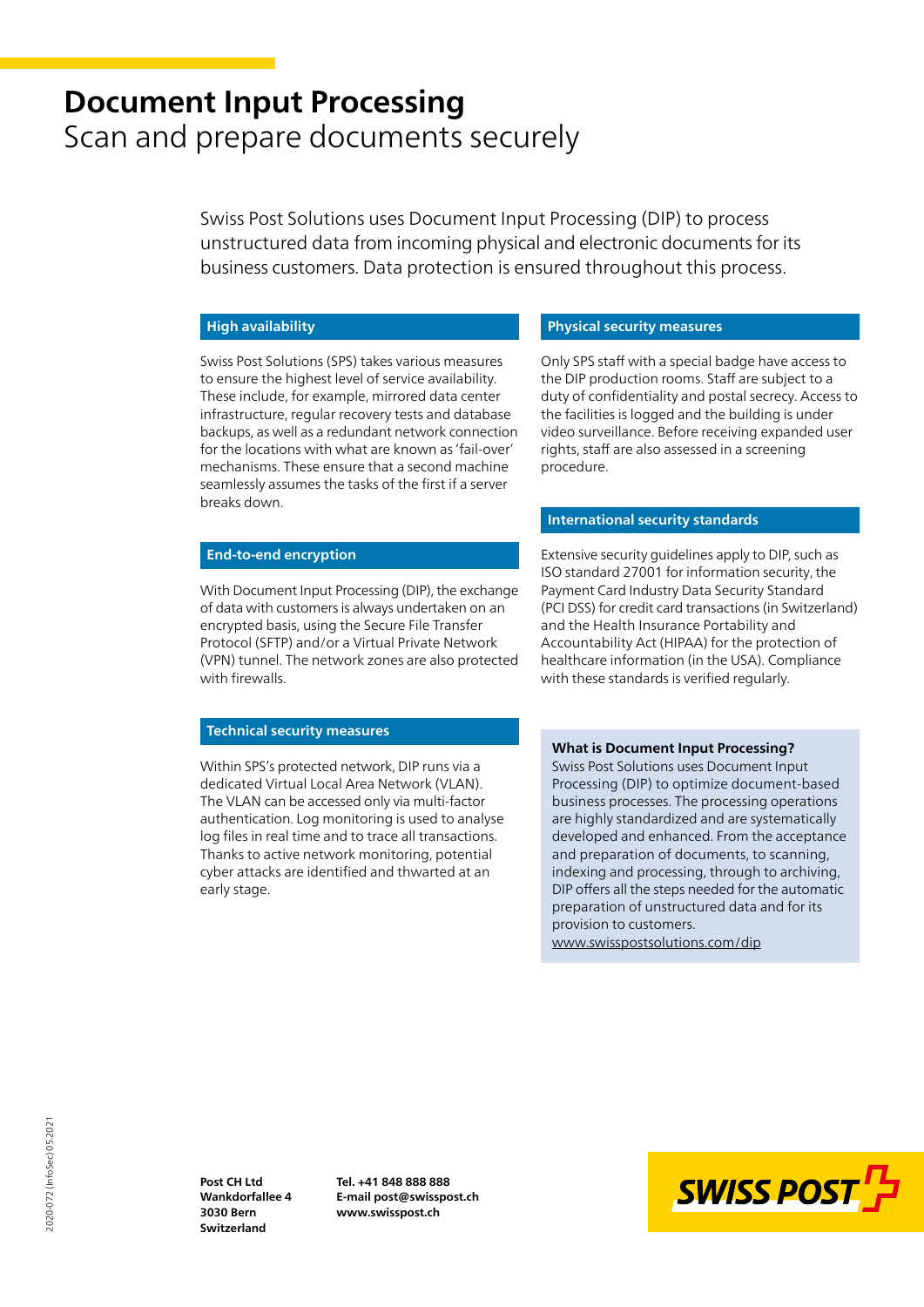### **Document Output Processing** Secure output management for business customers

For its business customers, Swiss Post Solutions uses Document Output Processing for data preparation, printing and to send their transaction-related documents. Data protection is ensured throughout this process.

#### **High availability**

Document Output Processing (DOP) from Swiss Post Solutions (SPS) operates production sites at major letter centers for data preparation, printing and the dispatch of documents. Along with various back-up and recovery procedures, there is also an emergency operations mode in the production sites to ensure availability during an extraordinary event.

#### **End-to-end encryption**

When DOP is used, data is exchanged in encrypted form via the Secure File Transfer Protocol (SFTP) and/or a Virtual Private Network (VPN) tunnel. The network zones are also protected with firewalls.

#### **Technical security measures**

Within SPS's protected network, DOP runs via a dedicated Virtual Local Area Network (VLAN). The VLAN can be accessed only via multi-factor authentication. A full system of log monitoring is used to analyse the log files. Moreover, all transactions are traceable and are stored in an unimpeachable manner. External certified partners ensure that a standardized destruction process for storage media is followed.

#### **Physical security measures**

Only SPS staff with a special badge have access to DOP's production rooms. Staff are subject to a duty of confidentiality and postalsecrecy. Access to the facilities is logged and the building is under video surveillance. Before receiving expanded user rights, staff are also assessed in a screening procedure.

#### **International security standards**

Extensive security guidelines apply to DOP, such as ISO standard 27001 for information security, the Payment Card Industry Data Security Standard (PCI DSS) for credit card transactions (in Switzerland) and the Health Insurance Portability and Accountability Act (HIPAA) for the protection of healthcare information (in the USA). Compliance with these standards is verified regularly.

#### **What is Document Output Processing?**

Swiss Post Solutions uses Document Output Processing for its business customers to print and deliver transaction-based business documents such as invoices, insurance policies and account statements. The documents can be transmitted to the end customer in physical or digital form, or in a mix of both.The automation of output management conserves resources, while simultaneously guaranteeing stability, security and economic viability. [www.swisspostsolutions.com/dop](https://www.swisspostsolutions.com/en/solutions/what/output-management-services)

2020-072 (InfoSec) 05.2021 2020-072 (InfoSec) 05.2021

**Post CH Ltd Wankdorfallee 4 3030 Bern Switzerland**